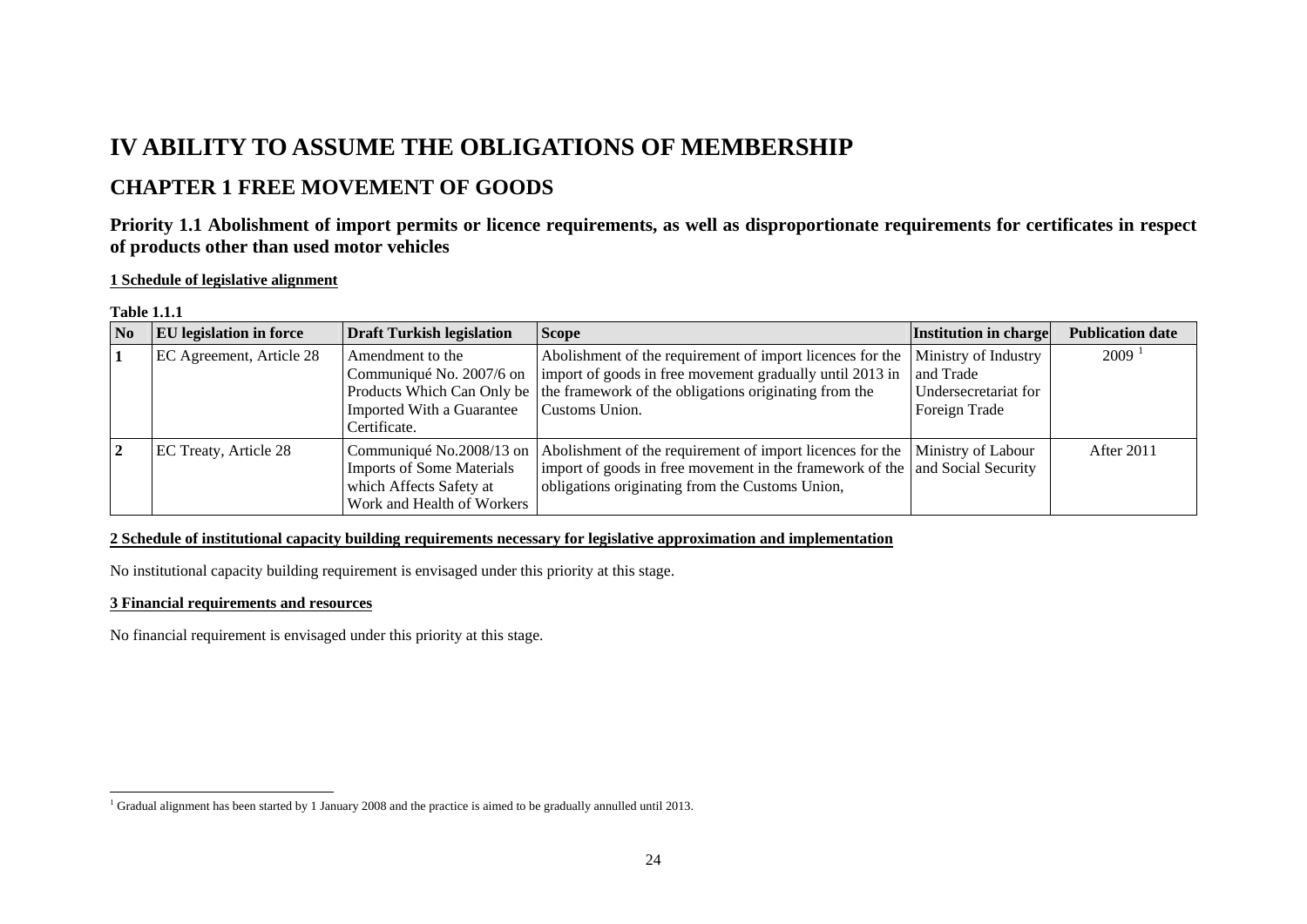# **Priority 1.2 Submission to the Commission a plan for abolishing import permits on used motor vehicles**

### **1 Schedule of legislative alignment**

#### **Table 1.2.1**

| No | <b>EU</b> legislation in force | Draft Turkish legislation                                                                       | <b>Scope</b>                                                          | <b>Institution in charge</b>          | <b>Publication date</b>                                                                  |
|----|--------------------------------|-------------------------------------------------------------------------------------------------|-----------------------------------------------------------------------|---------------------------------------|------------------------------------------------------------------------------------------|
|    |                                | Performing an Assessment<br>for the Used Motor Vehicles<br>in the Article 7 of Import<br>Regime | Assessment of abolishing the import permits on used<br>motor vehicles | Undersecretariat for<br>Foreign Trade | To be considered for<br>the period after 2011<br>in the framework of<br>impact analysis. |

### **2 Schedule of institutional capacity building requirements necessary for legislative approximation and implementation**

No institutional capacity building requirement is envisaged under this priority at this stage.

### **3 Financial requirements and resources**

No financial requirement is envisaged under this priority at this stage.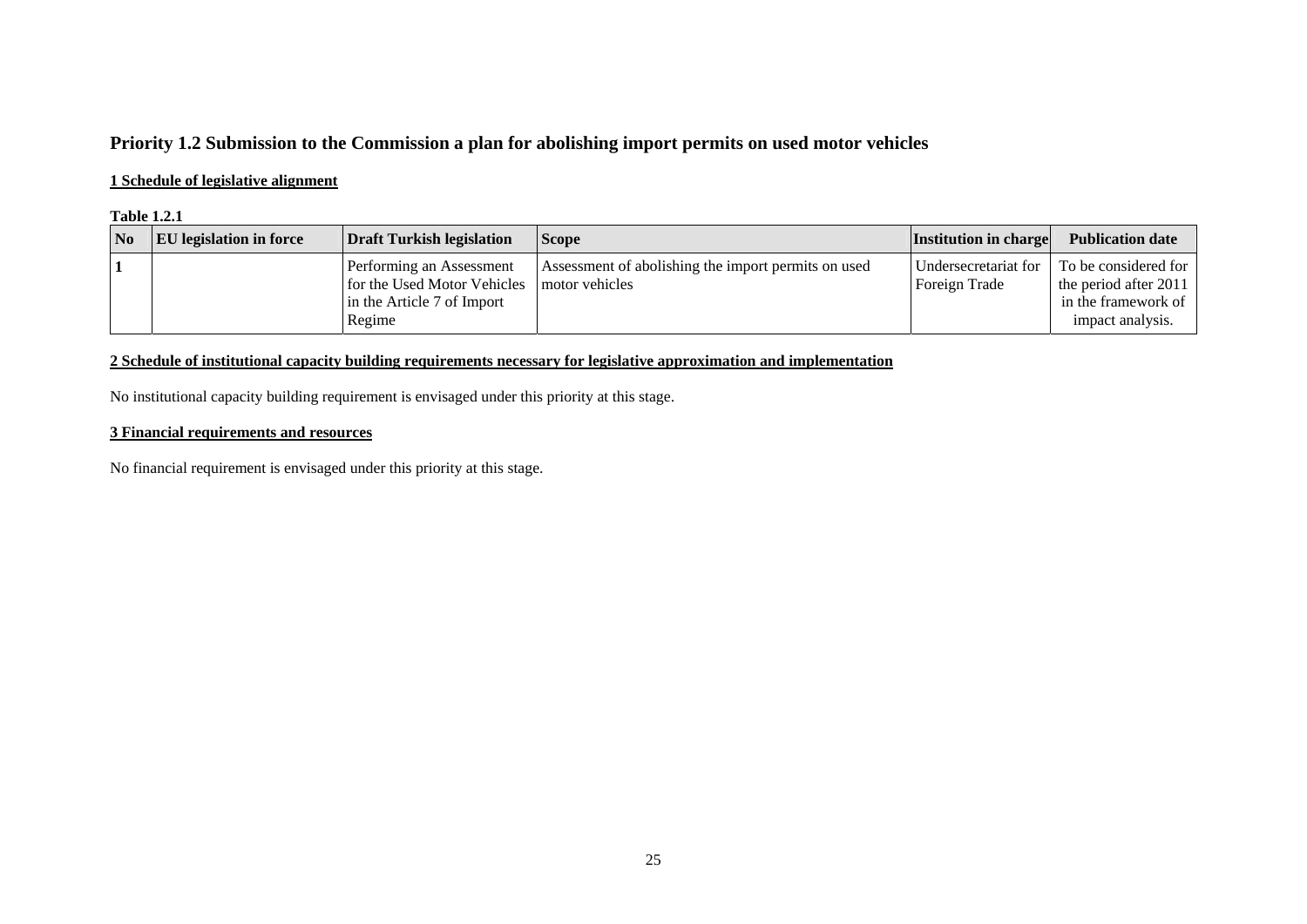# **Priority 1.3 Completing the identification of measures contrary to Articles 28 to 30 of the EC Treaty, drawing up a plan for their removal and introducing the mutual recognition clause into the Turkish legal order**

### **1 Schedule of legislative alignment**

| N <sub>0</sub> | <b>EU</b> legislation in force                                | <b>Draft Turkish legislation</b>                                                                               | <b>Scope</b>                                                                                                                                                                                                                                                                                                                                                                                                                                                                                                                                                                                                                                                                                                                                                                                                                                                                                | <b>Institution in charge</b>          | <b>Publication date</b> |
|----------------|---------------------------------------------------------------|----------------------------------------------------------------------------------------------------------------|---------------------------------------------------------------------------------------------------------------------------------------------------------------------------------------------------------------------------------------------------------------------------------------------------------------------------------------------------------------------------------------------------------------------------------------------------------------------------------------------------------------------------------------------------------------------------------------------------------------------------------------------------------------------------------------------------------------------------------------------------------------------------------------------------------------------------------------------------------------------------------------------|---------------------------------------|-------------------------|
|                | Communication No. 2003/C<br>265/02<br>Decision No. 3052/95/AT | Implementing Regulation of<br>the Council of Ministries on<br>Mutual Recognition in the<br>Non-harmonized Area | In the interpretative communication dated 4 November<br>2003, the European Commission declared that, in the non-<br>harmonized area, the Turkish products would also be<br>subjected to the same treatment with the products of any<br>EU Member State origin, and demanded that, in principle,<br>products manufactured in Turkey or products put in free<br>movement in Turkey despite they are of third country<br>origin should not be subject to checks at the Community<br>customs.<br>In this framework; laying down the procedures and<br>principles for the incorporation of the mutual recognition<br>clause in the national technical regulations in order to<br>ensure free movement of goods in the non-harmonized<br>area between Turkey and the EU, and for the notification<br>of national measures, which prevent the free movement of<br>goods between Turkey and the EU. | Undersecretariat for<br>Foreign Trade | 2009                    |

### **2 Schedule of institutional capacity building requirements necessary for legislative approximation and implementation**

No institutional capacity building requirement is envisaged under this priority at this stage.

# **3 Financial requirements and resources**

No financial requirement is envisaged under this priority at this stage.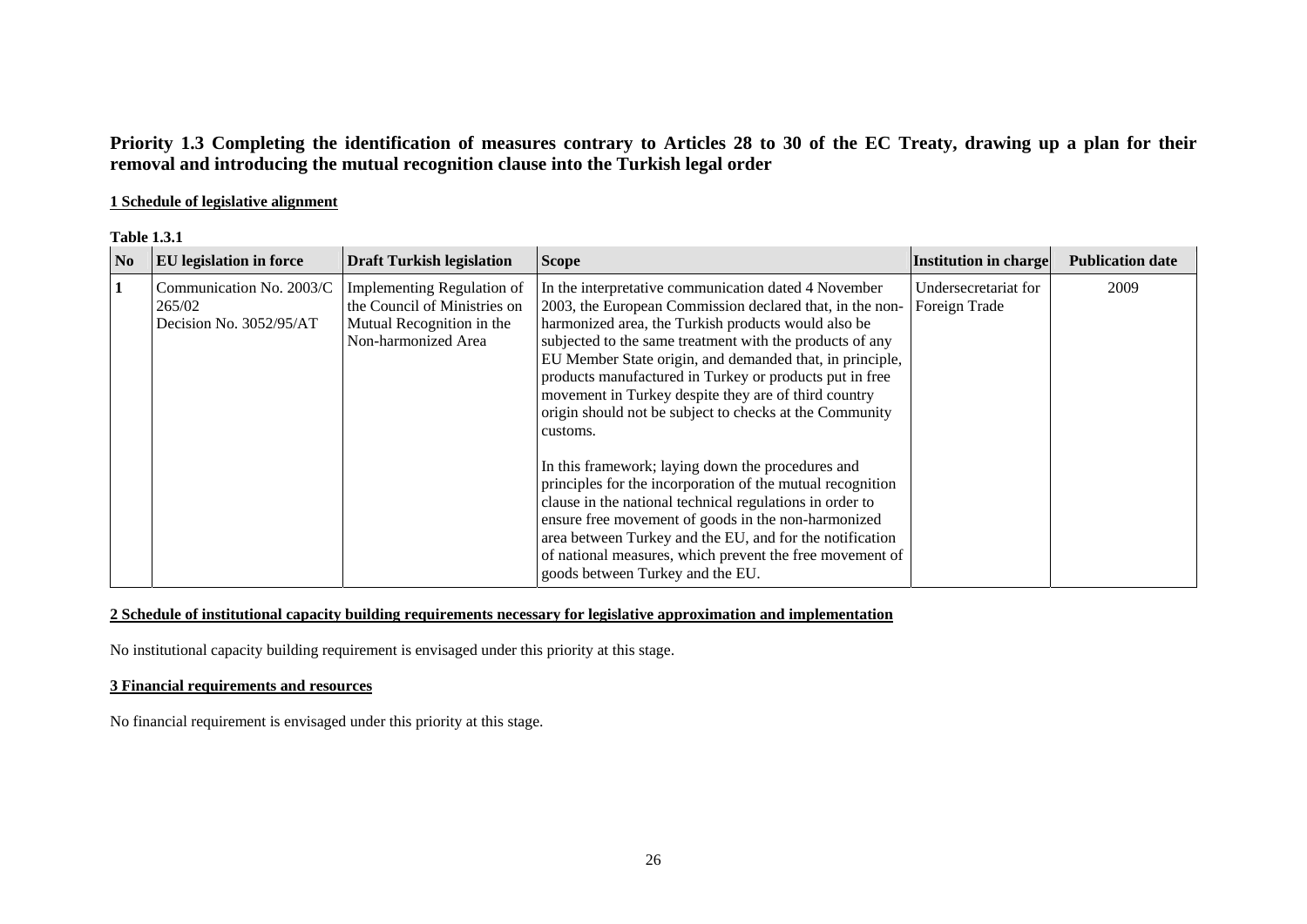# **Priority 1.4 Addressing the remaining issue on regulatory data protection for pharmaceutical products**

# **1 Schedule of legislative alignment**

#### **Table 1.4.1**

| N <sub>0</sub>          | <b>EU</b> legislation in force | <b>Draft Turkish legislation</b>                                                                         | <b>Scope</b>                                                                                                                                                                                                                                                                                                                                                                                                                                                                                                                            | <b>Institution in charge</b> | <b>Publication date</b>                                                    |
|-------------------------|--------------------------------|----------------------------------------------------------------------------------------------------------|-----------------------------------------------------------------------------------------------------------------------------------------------------------------------------------------------------------------------------------------------------------------------------------------------------------------------------------------------------------------------------------------------------------------------------------------------------------------------------------------------------------------------------------------|------------------------------|----------------------------------------------------------------------------|
| $\mathbf{1}$            | Directive No. 2004/27/EC       | Amendment to Implementing<br>Regulation on the<br>Authorization of Medicinal<br>Products for Human Use   | Alignment of data exclusivity, which is currently being<br>implemented in accordance with the Directive No<br>2001/83/EC, with the data exclusivity provisions of<br>Directive No. 2004/27/EC                                                                                                                                                                                                                                                                                                                                           | Ministry of Health           | To be enacted within<br>the framework of full<br>membership<br>perspective |
| $\overline{2}$          | Directive No. 2004/24/EC       | Implementing Regulation on<br>Simplified Licensing of<br><b>Traditional Herbal Medicinal</b><br>Products | Surveillance of traditional use and prevention of adverse<br>effects on public health through identifying the products<br>of which traditional use is supported bibliographically or<br>by expert proofs according to their content in which one<br>or more of the active substances is combined with one or<br>more preparates or one or more this kind of herbal<br>preparates                                                                                                                                                        | Ministry of Health           | 2009                                                                       |
| 3                       | Directive No. 2001/83/EC       | <b>Implementing Regulation on</b><br>the Storage and Wholesale<br>Distribution of Medicinal<br>products  | Laying down the procedures and principles regarding<br>purchase, sale, storage, shipment and distribution of social<br>medicine products licensed/permitted to protect social<br>health or veterinary medical products used in veterinary<br>medicine, and the procedures and principles for the<br>conduct of such operations under appropriate conditions in<br>order to ensure the provision of these products safely and<br>at the desired quality, and withdrawal of false and spoiled<br>products from the market when necessary. | Ministry of Health           | 2009                                                                       |
| $\overline{\mathbf{4}}$ | Directive No. 2001/83/EC       | Law Amending Medicinal<br>and Pharmaceutical Products<br>Law No. 1262                                    | Permission of publicity of out-of-prescription medicinal<br>products for human use.                                                                                                                                                                                                                                                                                                                                                                                                                                                     | Ministry of Health           | To be enacted within<br>the framework of full<br>membership<br>perspective |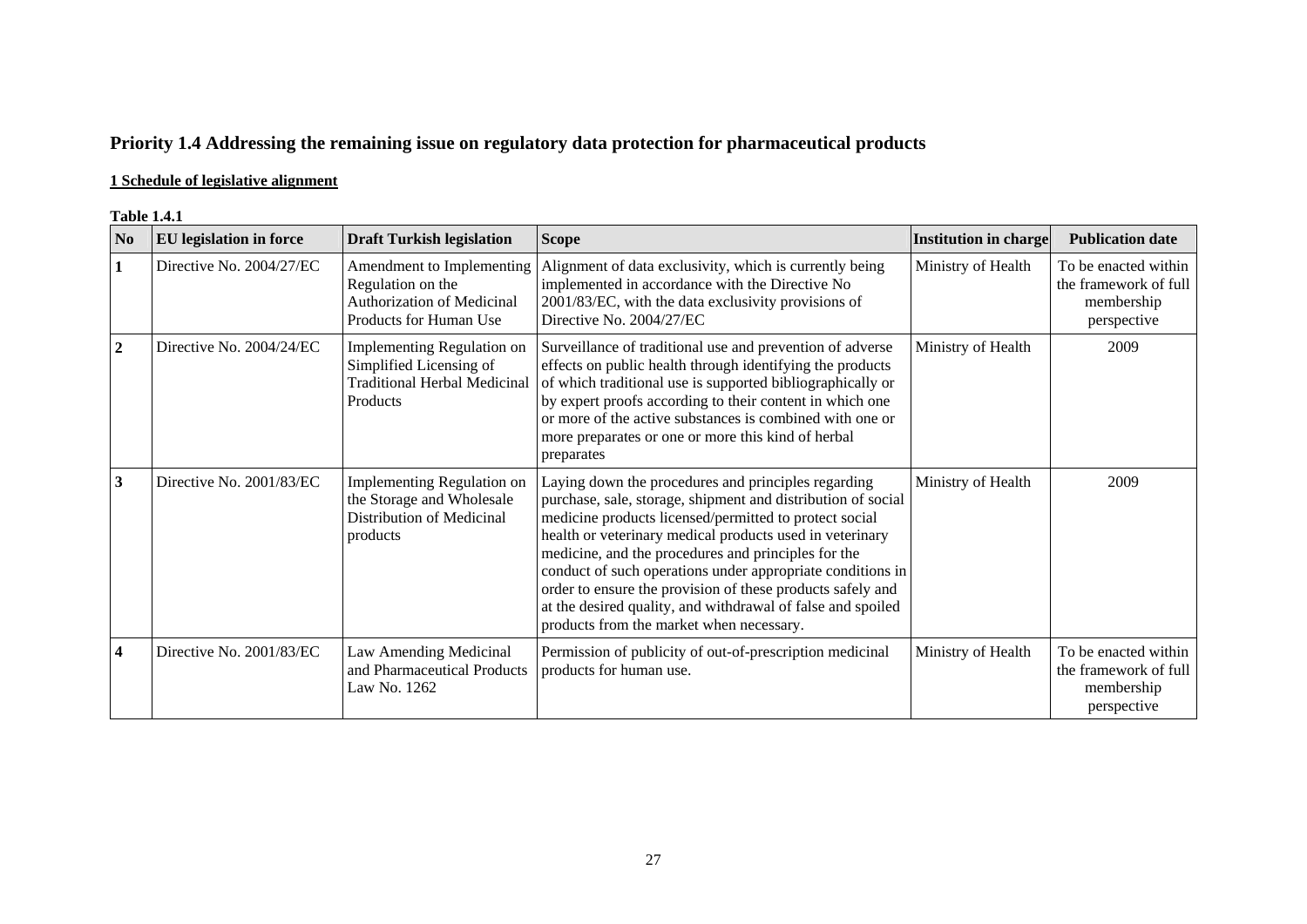# **Table 1.4.1 (Continued)**

| N <sub>0</sub> | <b>EU</b> legislation in force | <b>Draft Turkish legislation</b>                                                                                                                                                                                                  | <b>Scope</b>                                                                                                                                                                                                                                                                                                                                                                                                                                                                                                                                                                                                                                                                                                                                                                                                                            | <b>Institution in charge</b> | <b>Publication date</b>                                                    |
|----------------|--------------------------------|-----------------------------------------------------------------------------------------------------------------------------------------------------------------------------------------------------------------------------------|-----------------------------------------------------------------------------------------------------------------------------------------------------------------------------------------------------------------------------------------------------------------------------------------------------------------------------------------------------------------------------------------------------------------------------------------------------------------------------------------------------------------------------------------------------------------------------------------------------------------------------------------------------------------------------------------------------------------------------------------------------------------------------------------------------------------------------------------|------------------------------|----------------------------------------------------------------------------|
| 5              | Regulation No. 141/2000        | <b>Implementing Regulation on</b><br>Orphan Drugs                                                                                                                                                                                 | Within the scope that patients suffering from illnesses<br>arising from rare conditions that have right to be treated<br>on equal conditions with other patients and therefore<br>medicine industry should search, develop and introduce to<br>the market drugs necessary for those rare illnesses;<br>identifying procedures and principles for licensing of<br>orphan drugs designed for diagnosis, prevention and<br>treatment of a condition which threatens the life or<br>weakens the patient chronically; or in case that the drug is<br>designed for diagnosis, prevention and treatment of a<br>serious and chronic condition which threatens the life or<br>weakens the patient chronically but marketing the medical<br>product can not produce enough profit to compensate the<br>cost of investment without any incentive. | Ministry of Health           | To be enacted within<br>the framework of full<br>membership<br>perspective |
| 6              | Regulation No. 847/2000        | <b>Implementing Regulation on</b><br>the Specification and<br>Application of Criteria for<br>Identifying a Medicinal<br>Product as Orphan Drug, and<br>Definitions of "Similar<br>Medicinal Product" and<br>"Clinically Superior" | Specification of drugs used for diagnosis, prevention and<br>treatment of rare diseases and conditions; classifying them<br>according to the cost of production and prevalence;<br>determining the responsibility for using the terms of<br>"equivalent" and "clinically superior" in terms of<br>production and consumption; and prompting<br>manufacturers to develop these kind of drugs and<br>introduce to the market.                                                                                                                                                                                                                                                                                                                                                                                                             | Ministry of Health           | To be enacted within<br>the framework of full<br>membership<br>perspective |

## **2 Schedule of institutional capacity building requirements necessary for legislative approximation and implementation**

#### **Table 1.4.2**

| No | <b>Requirements</b>                                                                                                 | Year      |
|----|---------------------------------------------------------------------------------------------------------------------|-----------|
|    | $\vert$ (Ministry of Health)                                                                                        |           |
|    | Institutional capacity building by establishment of Turkish National Pharmaceuticals and Medical Device Institution | 2009-2013 |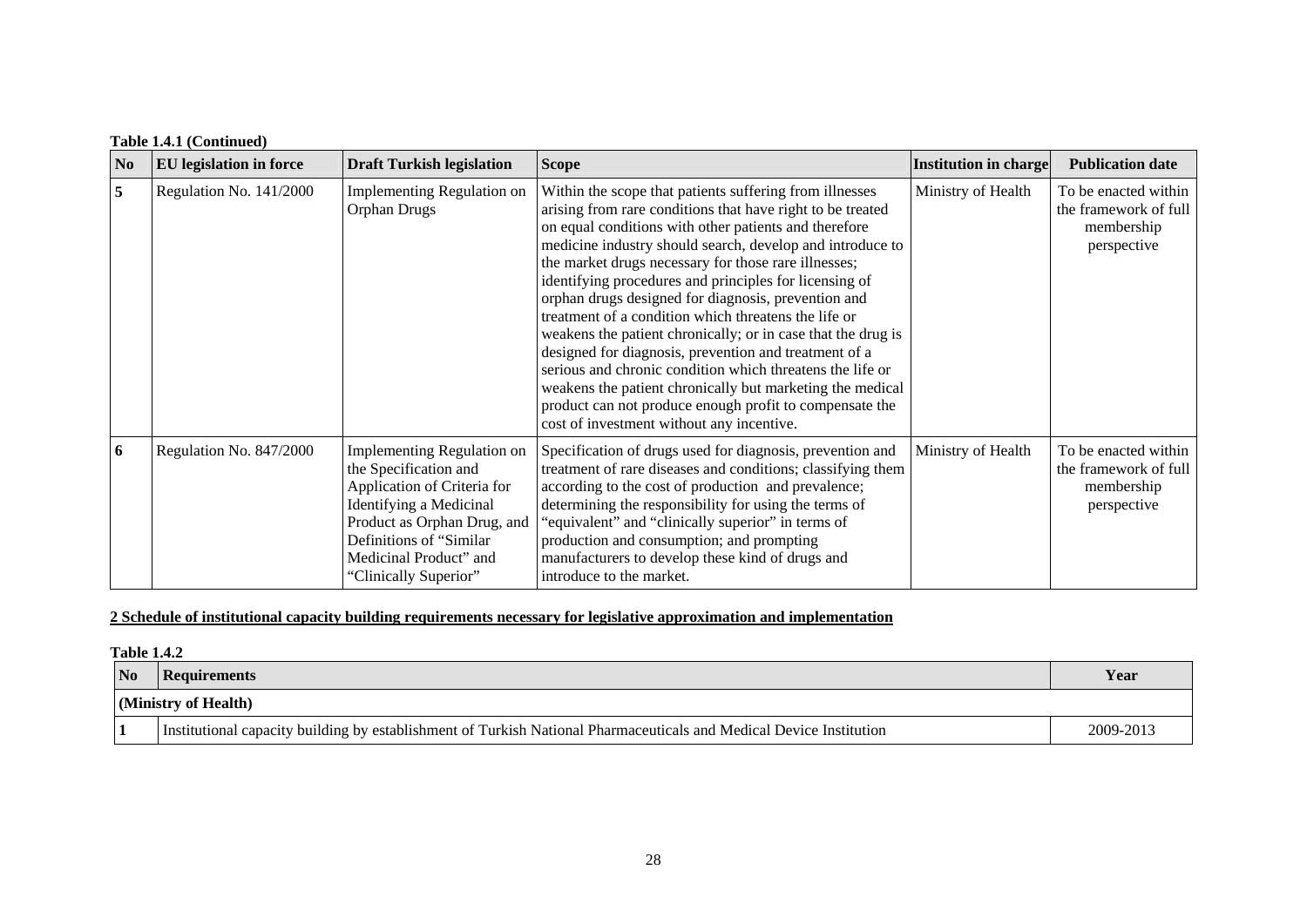### **3 Financial requirements and resources**

| <b>Table 1.4.3</b>                                                                                                                                         |           |                        |                   |              | (Euro)       |
|------------------------------------------------------------------------------------------------------------------------------------------------------------|-----------|------------------------|-------------------|--------------|--------------|
| <b>Requirements (Ministry of Health)</b>                                                                                                                   | Year      | <b>National Budget</b> | <b>EU</b> sources | <b>Other</b> | <b>Total</b> |
| <b>I-Investment</b>                                                                                                                                        |           |                        |                   |              |              |
| <b>Computer Network</b>                                                                                                                                    | 2009-2013 | 10,000                 | 30,000            |              | 40,000       |
| Software (setting up a database, supplying MedDRA<br>terminology and ensuring its sustainability, providing<br>Micromedex and other periodical literature) | 2009-2013 | 10,000                 | 30,000            |              | 40,000       |
| Establishment and Sustainability of Vigibase online                                                                                                        | 2009-2013 | 425                    | 1,275             |              | 1,700        |
| <b>LEC Network</b>                                                                                                                                         | 2009-2013 | 10,000                 | 30,000            |              | 40,000       |
| Software (intended for database)                                                                                                                           | 2009-2013 | 7,500                  | 22,500            |              | 30,000       |
| II- Legislative approximation and implementation                                                                                                           |           |                        |                   |              |              |
| - Personnel                                                                                                                                                |           |                        |                   |              |              |
| - Training                                                                                                                                                 |           |                        |                   |              |              |
| Training, internship and attending international<br>meetings on pharmacovigilance                                                                          | 2009-2013 | 30,000                 | 145,000           |              | 175,000      |
| Training, internship and attending international<br>meetings on certification of pharmaceuticals                                                           | 2009-2013 | 15,000                 | 15,000            |              | 30,000       |
| Training, internship and attending international<br>meetings on quality control of pharmaceuticals                                                         | 2009-2013 | 50,000                 | 250,000           |              | 300,000      |
| Training, internship and attending international<br>meetings on clinical trials of pharmaceuticals                                                         | 2009-2013 | 50,000                 | 50,000            |              | 100,000      |
| - Consultancy                                                                                                                                              |           |                        |                   |              |              |
| Expertise                                                                                                                                                  | 2009-2013 |                        | 25,000            |              | 25,000       |